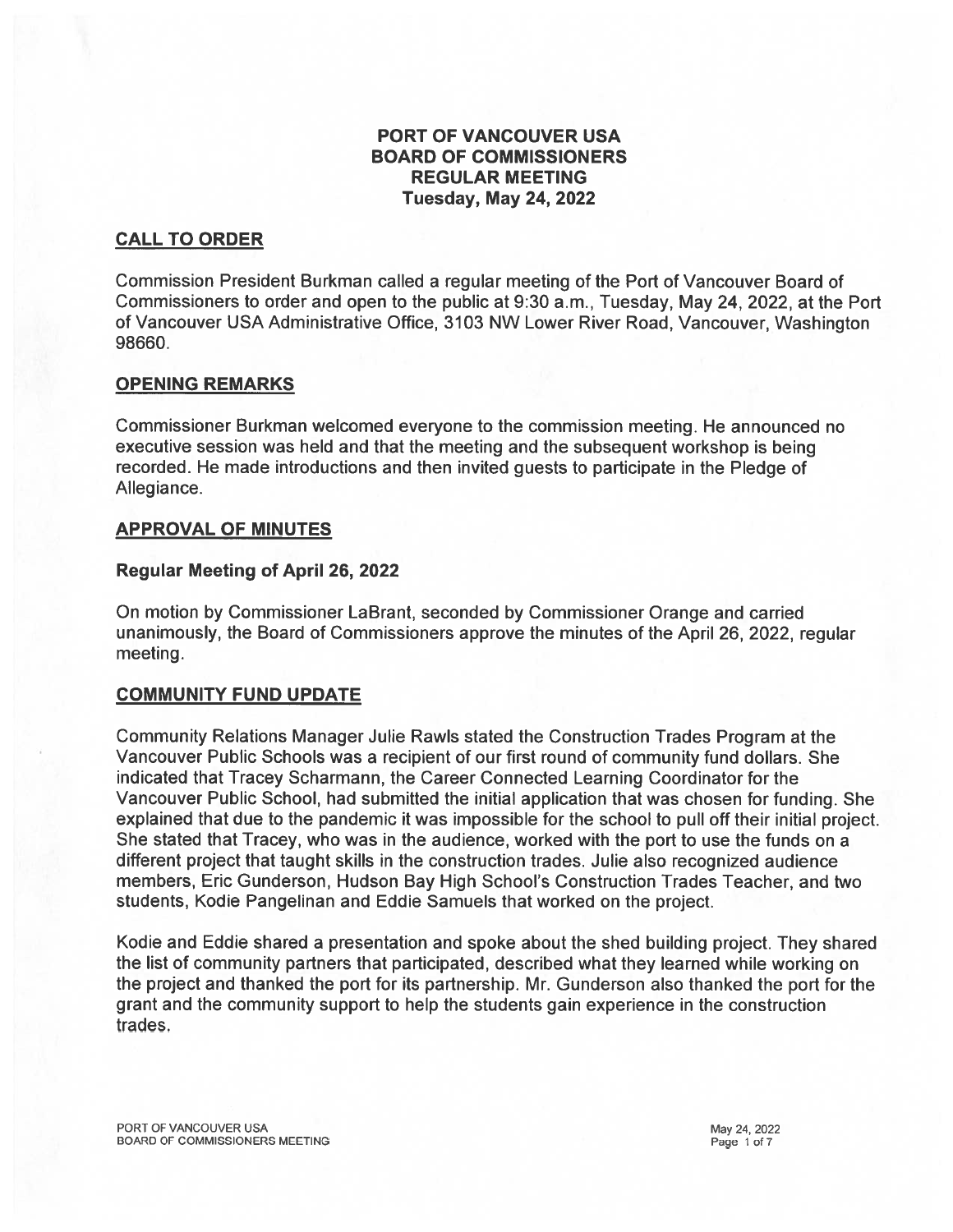# OPEN FORUM

Commissioner Burkman stated that the agenda invited public comment and reminded community members to keep their comments to three minutes. He indicated there would be <sup>a</sup> public hearing regarding the tax increment area immediately following the open forum. He asked community members who wished to provide comment on that to hold their comments until the hearing. He then called on the first community member to provide public comment.

## OPEN FORUM

### Sam Faulkner

Mr. Faulkner discussed property taxes and asked when the por<sup>t</sup> would be self-sufficient. He also asked for clarification on how the por<sup>t</sup> obtains funds by borrowing on bonds. He indicated that he is supportive of job creation but is interested in where the por<sup>t</sup> is getting its funding from and how long it will need to tax property owners.

### Bruce Barnes

Mr. Barnes requested that the por<sup>t</sup> partner with the City of Portland to clean up two boats on the other side of the Interstate Bridge. He also discussed the Columbia River Keeper lawsuit against the Port of Vancouver. He indicated that he thinks it is <sup>a</sup> frivolous lawsuit.

# PUBLIC HEARING: APPROVE RESOLUTION 2-2022 FOR DESIGNATING A TAX INCREMENT AREA - ACTION ITEM E-1

Commissioner Burkman stated now is the time to transition into <sup>a</sup> formal public hearing on the propose<sup>d</sup> Resolution 2-2022 for designating <sup>a</sup> tax increment area for the public improvements at Terminal 1. He indicated that consideration of this resolution was preceded by two public briefings: one on March <sup>22</sup> and one earlier today, May 24. He stated notice of this public hearing was published on May 10 in the *Columbian* as required by statute. He also stated that since the approval of this resolution is the first action item on the agenda, he would like to invite Director of Finance & Accounting Scott Goodrich to presen<sup>t</sup> the item before opening it up for public comment.

Scott Goodrich, Director of Finance and Accounting presented the action item and provided an overview of Action Item E-1.

Commissioner Burkman then opened the public hearing and asked if anyone in attendance would like to provide comment. He reminded community members to keep their comments to three minutes. He then called on the first community member to provide public comment.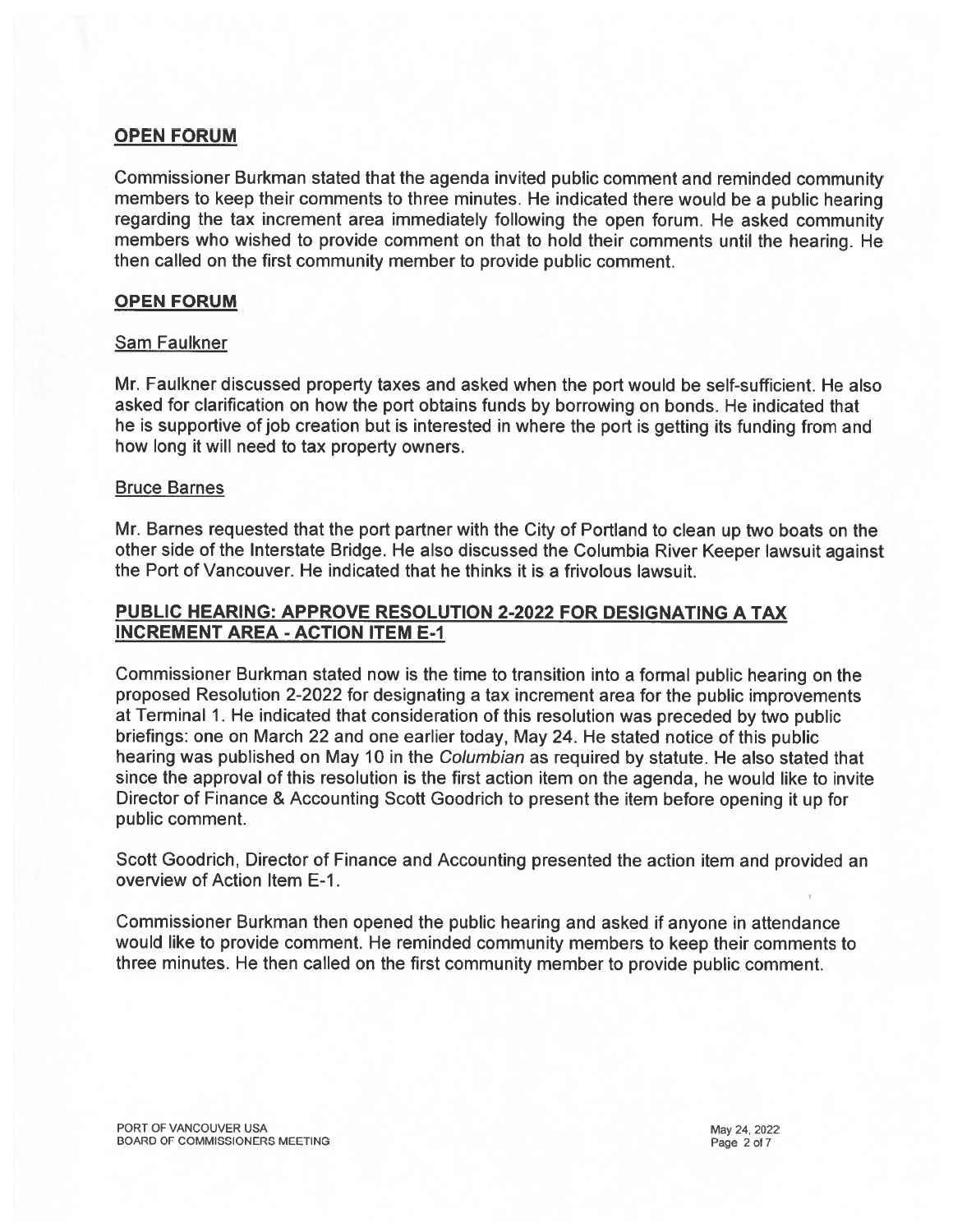# Catherine Chudy

Ms. Chudy discussed the resolution that would allow the por<sup>t</sup> to undertake tax increment area financing to fund public improvements at Terminal 1. She stated it would be useful if there was <sup>a</sup> description included in the action item approving the resolution that explained how it supports the port's climate action goals. She indicated the Terminal 1 website referenced <sup>a</sup> "commitment to sustainability" and incorporating "sustainability practices and thoughtful design". She also questioned how explicitly an active climate and equity lens is being applied to ensure decisions made now are not jeopardizing our environment and health.

Commissioner Burkman asked if there was anyone else presen<sup>t</sup> that would like to provide comment. Not seeing anyone come forward, he stated that the por<sup>t</sup> did receive three letters of suppor<sup>t</sup> for the resolution from the following:

- Columbia River Economic Development Council
- Vancouver Downtown Association
- LSW Architects

Commissioner Burkman then closed the public hearing.

# ACTION ITEMS

## Approve Resolution 2-2022 for Designating <sup>a</sup> Tax Increment Area

Scott Goodrich, Director of Finance and Accounting presented the action item and discussed the resolution with the commission.

On motion by Commissioner LaBrant, seconded by Commissioner Orange and carried unanimously, the Board of Commissioners approve and execute Resolution 2-2022 designating <sup>a</sup> tax increment area pursuan<sup>t</sup> to RCW 39.114.020 and authorizing the use of the tax allocation revenues to pay public improvement costs; identifying the public improvements to be financed with the tax allocation revenues and the deadline for the por<sup>t</sup> to commence construction of such public improvements; setting <sup>a</sup> sunset date for the tax increment area; authorizing reimbursement of the Clark County Assessor and Treasurer for their costs pursuan<sup>t</sup> to ROW 39.114.010; authorizing the execution and delivery of other instruments, documents, or agreements appropriate to designate <sup>a</sup> tax increment area and related matters; and delegating certain authority to the CEO and the Director of Finance and Accounting.

Approve Contracts with KPFF, Mott MacDonald Group, Inc., and Lloyd Engineering, Inc. for On-Call Marine Structural Engineering Consulting Services

Thane Giles, Project Manager presented the action item and discussed it with the Commission.

On motion by Commissioner Orange, seconded by Commissioner LaBrant, and carried unanimously, the Board of Commissioners authorize the CEO to execute <sup>a</sup> contract with KPFF for <sup>a</sup> not to exceed amount of \$500,000, <sup>a</sup> contract with Mott MacDonald Group, Inc. for <sup>a</sup> not to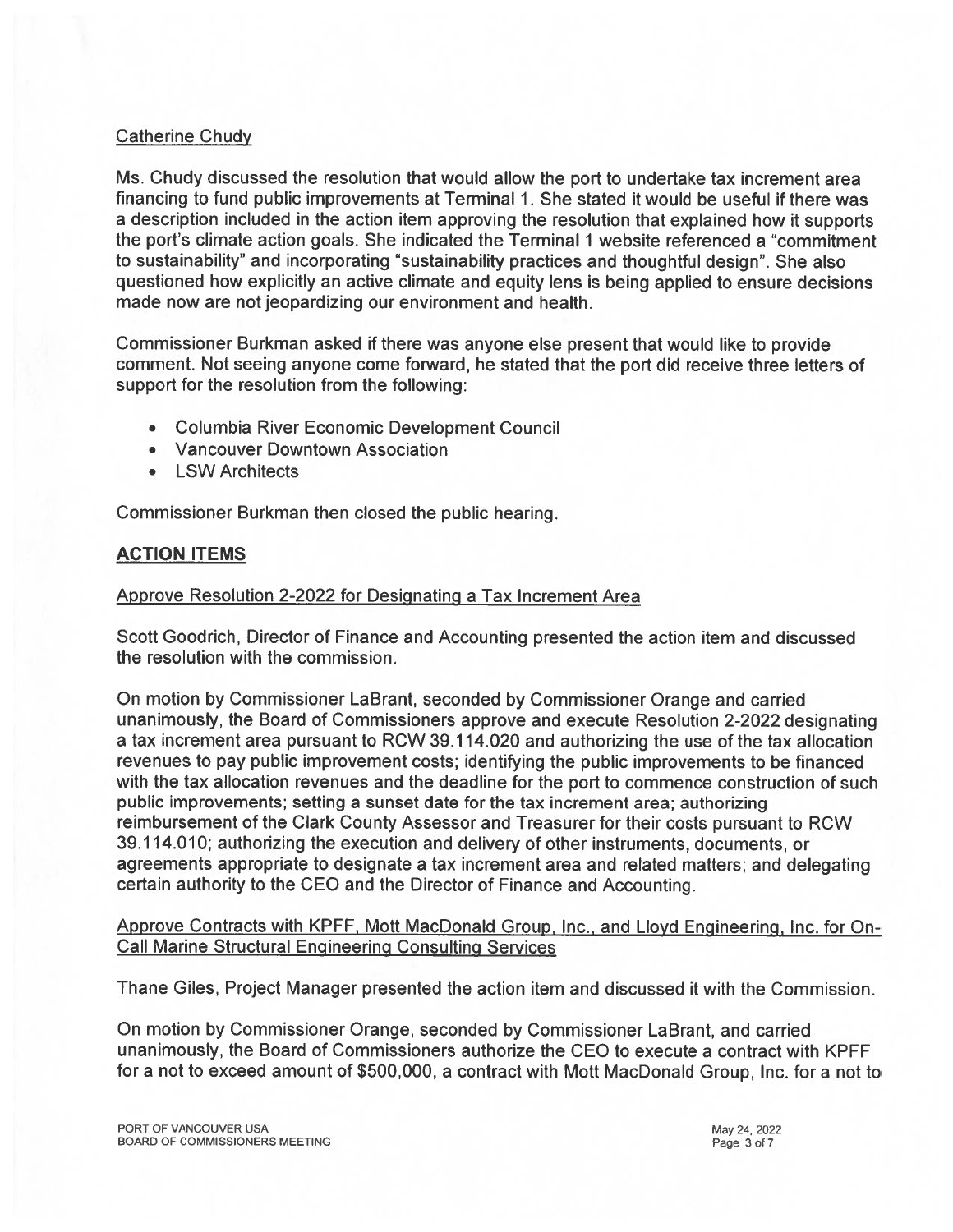exceed amount of \$400,000 and <sup>a</sup> contract with Lloyd Engineering, Inc. for <sup>a</sup> not to exceed amount of \$300,000 to perform on-call marine structural engineering consulting services, and include the option for reimbursement of the consulting services under Reimbursement Resolution 1-2021.

### Approve Contracts with Maul Foster and Alongi, Hahn and Associates and Terraphase Engineering for On-Call Environmental Assessment Consulting Services

Rick Cline, Contracts Manager presented the action item and discussed it with the Commission. He answered questions from the Board.

On motion by Commissioner LaBrant, seconded by Commissioner Orange, and carried unanimously, the Board of Commissioners authorize the CEO to execute <sup>a</sup> contract with Maul Foster & Alongi for <sup>a</sup> not to exceed amount of \$250,000, <sup>a</sup> contract with Hahn and Associates for <sup>a</sup> not to exceed amount of \$125,000 and <sup>a</sup> contract with Terraphase Engineering for <sup>a</sup> not to exceed amount of \$75,000 to perform on-call environmental assessment consulting services.

#### UNFINISHED BUSINESS

#### Port Contracts Logs

The commissioners reviewed the por<sup>t</sup> contracts logs. CEO Marler reminded everyone that the contracts logs are provided to the Commission on <sup>a</sup> monthly basis and are available on the port's website. No questions were asked from the Board.

No additional unfinished business was considered.

#### NEW BUSINESS

No new business was discussed.

#### ACCOUNTS PAYABLE

Director of Finance & Accounting Scott Goodrich presented the action item as contained in the Commission's packet and discussed the recommendation with the Board.

On motion by Commissioner LaBrant, seconded by Commissioner Orange and carried unanimously, the Port of Vancouver USA Board of Commissioners, by motion, ratifies and approves the paymen<sup>t</sup> of April 2022 Vouchers 109220 — 109561 in the amount of \$5,212,029.48 including Electronic Payments generated between 04/01/2022 — 04/29/2022 in the amount of \$1,239,890.94 and April 2022 Payroll Checks 51673144—51673145 and 51680904 and Payroll Direct Deposits 140001 — 140123 and 160001 — 160123 in the amount of \$643,158.20.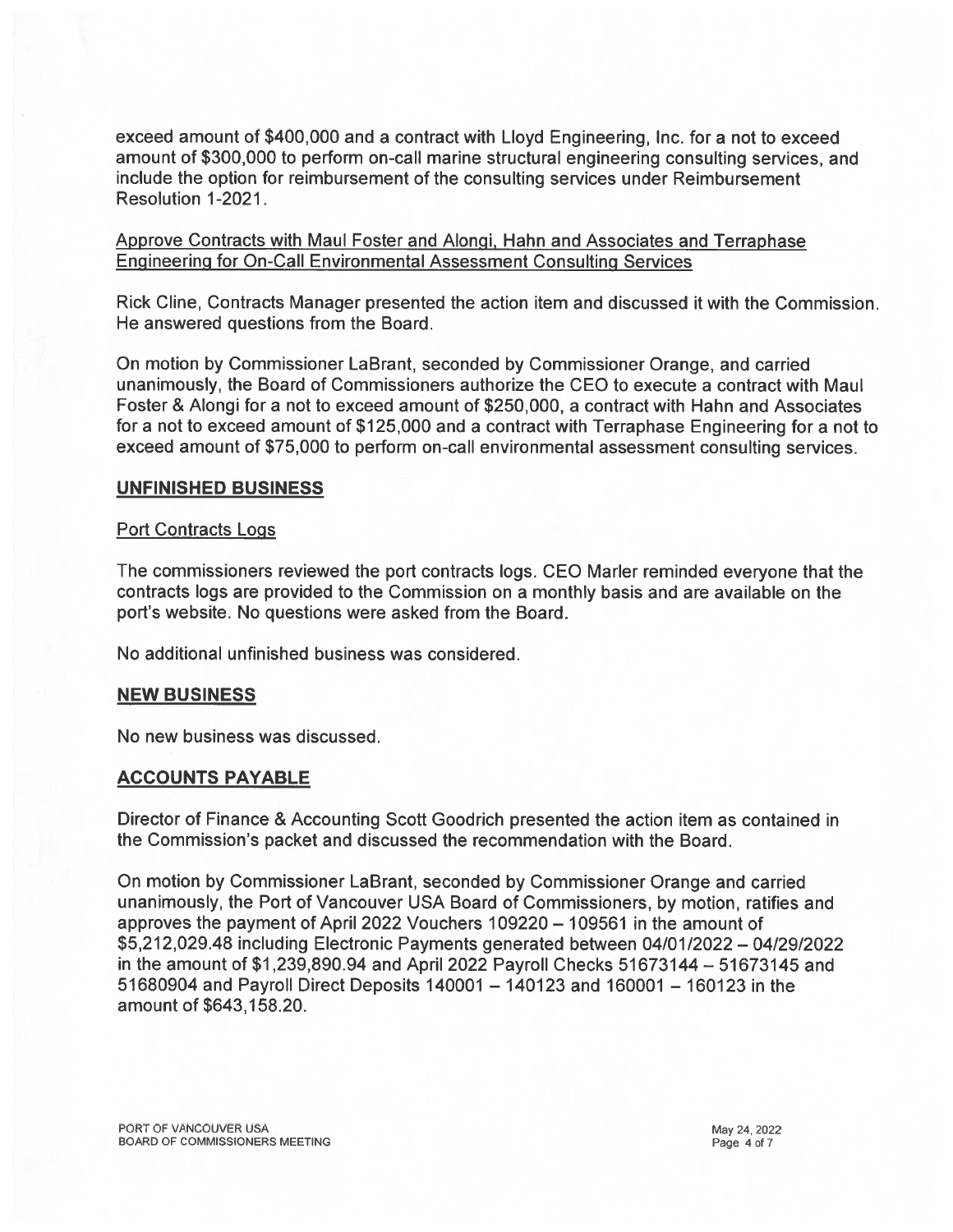# CEO REPORT

# Action taken under Resolution 2-2020: Declaration of Local Emergency and Delegation of Authority of Emergency Powers

CEO Marler shared the history behind the adoption of Resolution 2-2020 and then advised the commissioners that she has not taken any action provided her under this resolution.

### **Project Updates**

Mark Newell, Project Delivery Manager provided an update on several por<sup>t</sup> projects, including:

- Terminal 1 Site & Infrastructure
- Terminal I Red Lion Demolition
- Terminal 1 Renaissance Trail
- Berth 2 3 Repairs
- Berth 17 Dock Fender System Replacement

CEO Marler also shared that the U.S. Coast Guard conducted their annual inspection and audit of the por<sup>t</sup> and security department. She indicated the inspection included <sup>a</sup> review of all records, communication systems, general security systems for access control of restricted areas, cargo handling, vessel storage, site monitoring, and <sup>a</sup> complete review of all security records pertaining to incidents and any changes or amendments to the facility security plan. She stated she is pleased to share that for the sixth year in <sup>a</sup> row the audit was very successful and there were no deficiencies found. She thanked and congratulated the port's security officers for their hard work and dedication.

## COMMISSIONERS REPORTS

Commissioner LaBrant stated he attended the following meeting:

• Jennifer Baker, Columbia River Economic Development Council

Commissioner Orange stated he attended the following events and meetings and provided <sup>a</sup> brief summary of the meetings he attended:

- Washington Public Ports Association Spring Meeting
- Climate Strike event

Commissioner Burkman stated he attended the following events and meetings and provided <sup>a</sup> brief summary of some of the meetings he attended:

- Greater Vancouver Chamber of Commerce Legislative Review
- •Interstate Bridge Replacement Program Executive Steering Group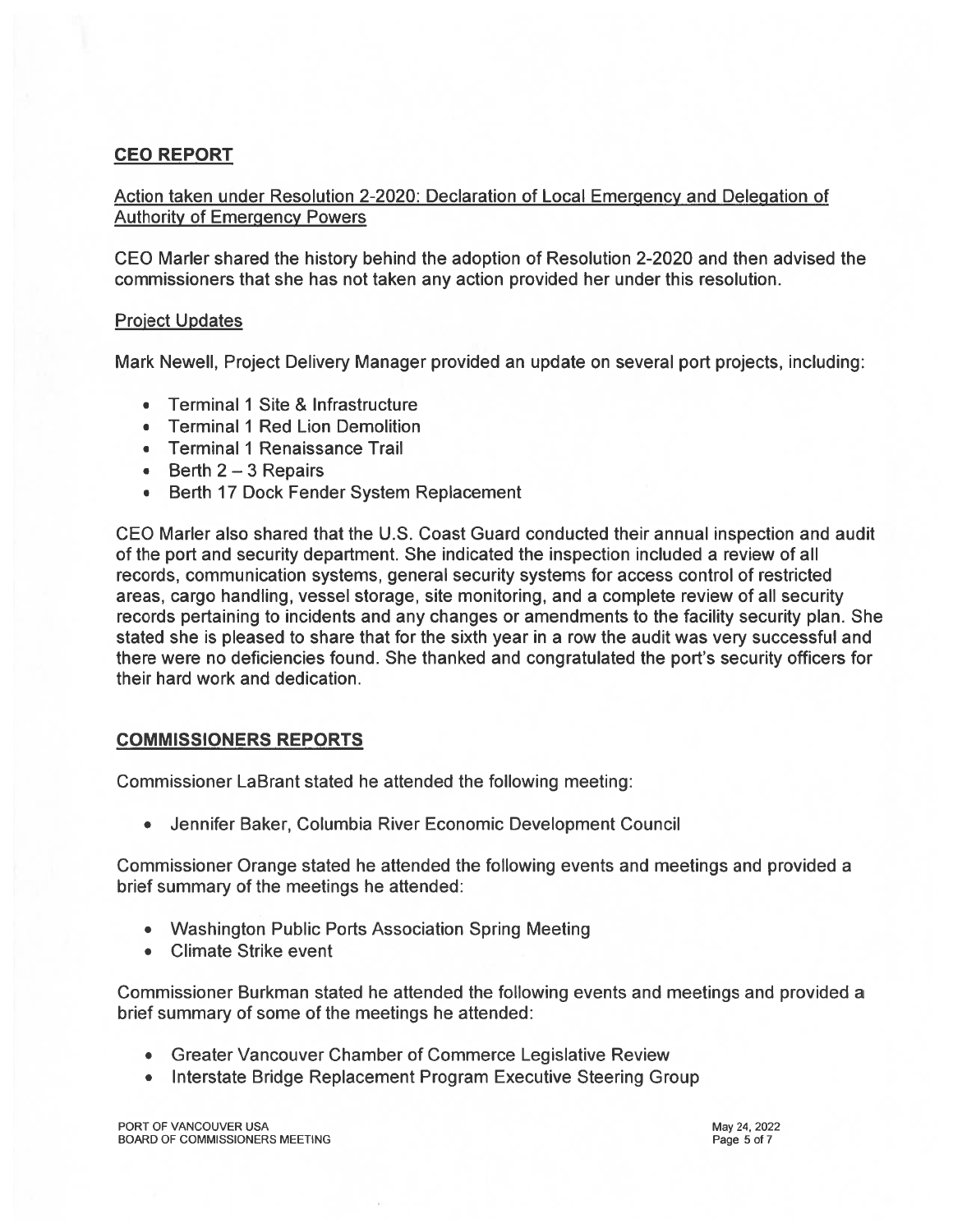- 1-5 Bi-State Legislative Meetings
- Regional Transportation Council
- Pacific Northwest Waterways Association Webinar
- Washington Public Ports Association Spring Meeting
- Port of Vancouver All Staff Meeting
- Oregon Consular Corps Celebrate Trade Gala

# UPCOMING EVENTS

A list of upcoming events was displayed on the screen for viewers to see staff activities and community meetings. CEO Marler stated the next commission meeting would be held on Tuesday, June 14 at 8:30 am. She also highlighted several other upcoming community events including the Junior Market at the Vancouver Farmer's Market on Saturday, June <sup>4</sup> and mentioned that there are still <sup>a</sup> few openings available for August and September por<sup>t</sup> tours.

Commissioner Burkman reminded everyone of the ways they can communicate with the Commission. He stated there is <sup>a</sup> grea<sup>t</sup> deal of information available on the port's website and encouraged everyone to check it out.

# RECESS

Commissioner Burkman called <sup>a</sup> recess at 10:40 a.m. to sign documents and to prepare for the port's Columbia River Channel Update workshop.

## WORKSHOP

## Columbia River Channel Update

Commissioner Burkman reopened the meeting at 10:51 a.m. for the Columbia River Channel Update workshop, led by Economic Development Project Manager Jim Hagar.

Economic Development Project Manager Jim Hagar provided <sup>a</sup> presentation about the Columbia River Channel and why it is important. He discussed the Port of Vancouver's role in channel maintenance and current activities on the channel. He shared information regarding the following agreements and partners involved in the Columbia River Channel Project:

- Project Coordination Agreement
- Working Agreements Oregon & Washington
- Working Agreements Washington Ports
- Non-Governmental Partners
	- <sup>O</sup> Pacific Northwest Waterways Association
	- <sup>O</sup> Washington Public Ports Association
	- <sup>O</sup> Columbia River Steamship Operators Association

He answered questions by the Board, and they thanked him for the presentation.